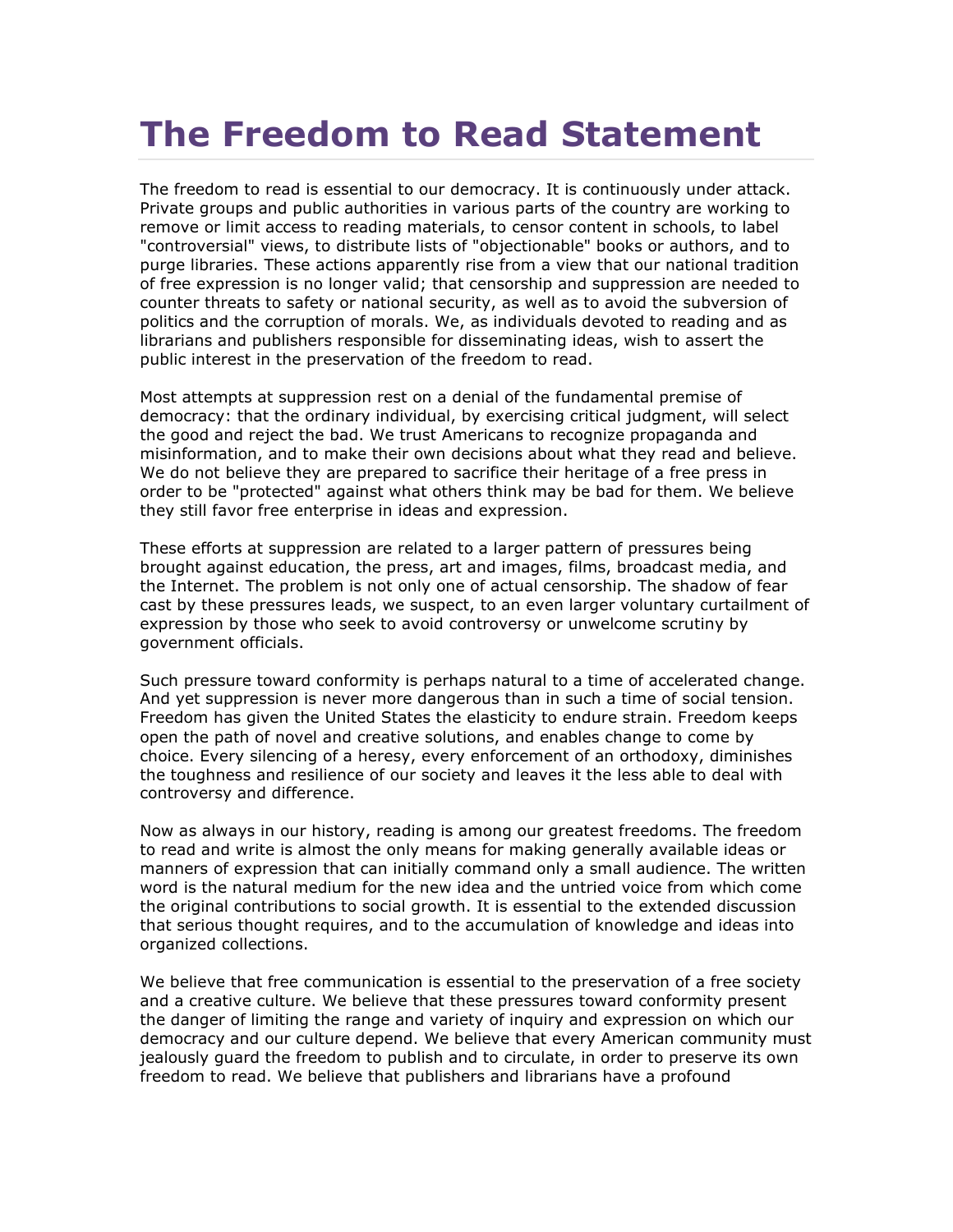responsibility to give validity to that freedom to read by making it possible for the readers to choose freely from a variety of offerings.

The freedom to read is guaranteed by the Constitution. Those with faith in free people will stand firm on these constitutional guarantees of essential rights and will exercise the responsibilities that accompany these rights.

We therefore affirm these propositions:

1. *It is in the public interest for publishers and librarians to make available the widest diversity of views and expressions, including those that are unorthodox, unpopular, or considered dangerous by the majority.*

Creative thought is by definition new, and what is new is different. The bearer of every new thought is a rebel until that idea is refined and tested. Totalitarian systems attempt to maintain themselves in power by the ruthless suppression of any concept that challenges the established orthodoxy. The power of a democratic system to adapt to change is vastly strengthened by the freedom of its citizens to choose widely from among conflicting opinions offered freely to them. To stifle every nonconformist idea at birth would mark the end of the democratic process. Furthermore, only through the constant activity of weighing and selecting can the democratic mind attain the strength demanded by times like these. We need to know not only what we believe but why we believe it.

2. *Publishers, librarians, and booksellers do not need to endorse every idea or presentation they make available. It would conflict with the public interest for them to establish their own political, moral, or aesthetic views as a standard for determining what should be published or circulated.*

Publishers and librarians serve the educational process by helping to make available knowledge and ideas required for the growth of the mind and the increase of learning. They do not foster education by imposing as mentors the patterns of their own thought. The people should have the freedom to read and consider a broader range of ideas than those that may be held by any single librarian or publisher or government or church. It is wrong that what one can read should be confined to what another thinks proper.

3. *It is contrary to the public interest for publishers or librarians to bar access to writings on the basis of the personal history or political affiliations of the author.*

No art or literature can flourish if it is to be measured by the political views or private lives of its creators. No society of free people can flourish that draws up lists of writers to whom it will not listen, whatever they may have to say.

4. *There is no place in our society for efforts to coerce the taste of others, to confine adults to the reading matter deemed suitable for adolescents, or to inhibit the efforts of writers to achieve artistic expression.*

To some, much of modern expression is shocking. But is not much of life itself shocking? We cut off literature at the source if we prevent writers from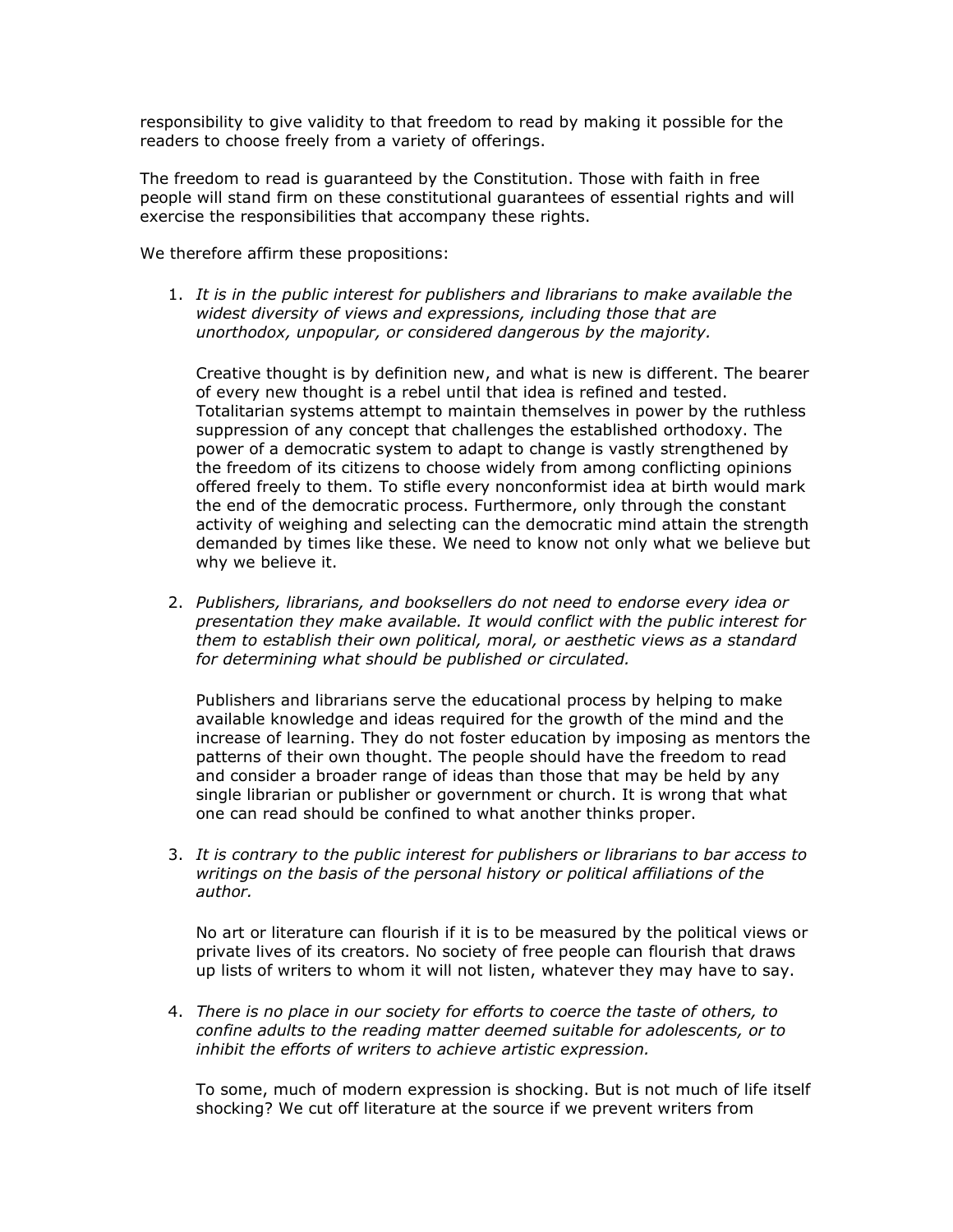dealing with the stuff of life. Parents and teachers have a responsibility to prepare the young to meet the diversity of experiences in life to which they will be exposed, as they have a responsibility to help them learn to think critically for themselves. These are affirmative responsibilities, not to be discharged simply by preventing them from reading works for which they are not yet prepared. In these matters values differ, and values cannot be legislated; nor can machinery be devised that will suit the demands of one group without limiting the freedom of others.

5. *It is not in the public interest to force a reader to accept the prejudgment of a label characterizing any expression or its author as subversive or dangerous.*

The ideal of labeling presupposes the existence of individuals or groups with wisdom to determine by authority what is good or bad for others. It presupposes that individuals must be directed in making up their minds about the ideas they examine. But Americans do not need others to do their thinking for them.

6. *It is the responsibility of publishers and librarians, as guardians of the people's freedom to read, to contest encroachments upon that freedom by individuals or groups seeking to impose their own standards or tastes upon the community at large; and by the government whenever it seeks to reduce or deny public access to public information.*

It is inevitable in the give and take of the democratic process that the political, the moral, or the aesthetic concepts of an individual or group will occasionally collide with those of another individual or group. In a free society individuals are free to determine for themselves what they wish to read, and each group is free to determine what it will recommend to its freely associated members. But no group has the right to take the law into its own hands, and to impose its own concept of politics or morality upon other members of a democratic society. Freedom is no freedom if it is accorded only to the accepted and the inoffensive. Further, democratic societies are more safe, free, and creative when the free flow of public information is not restricted by governmental prerogative or self-censorship.

7. *It is the responsibility of publishers and librarians to give full meaning to the freedom to read by providing books that enrich the quality and diversity of thought and expression. By the exercise of this affirmative responsibility, they can demonstrate that the answer to a "bad" book is a good one, the answer to a "bad" idea is a good one.*

The freedom to read is of little consequence when the reader cannot obtain matter fit for that reader's purpose. What is needed is not only the absence of restraint, but the positive provision of opportunity for the people to read the best that has been thought and said. Books are the major channel by which the intellectual inheritance is handed down, and the principal means of its testing and growth. The defense of the freedom to read requires of all publishers and librarians the utmost of their faculties, and deserves of all Americans the fullest of their support.